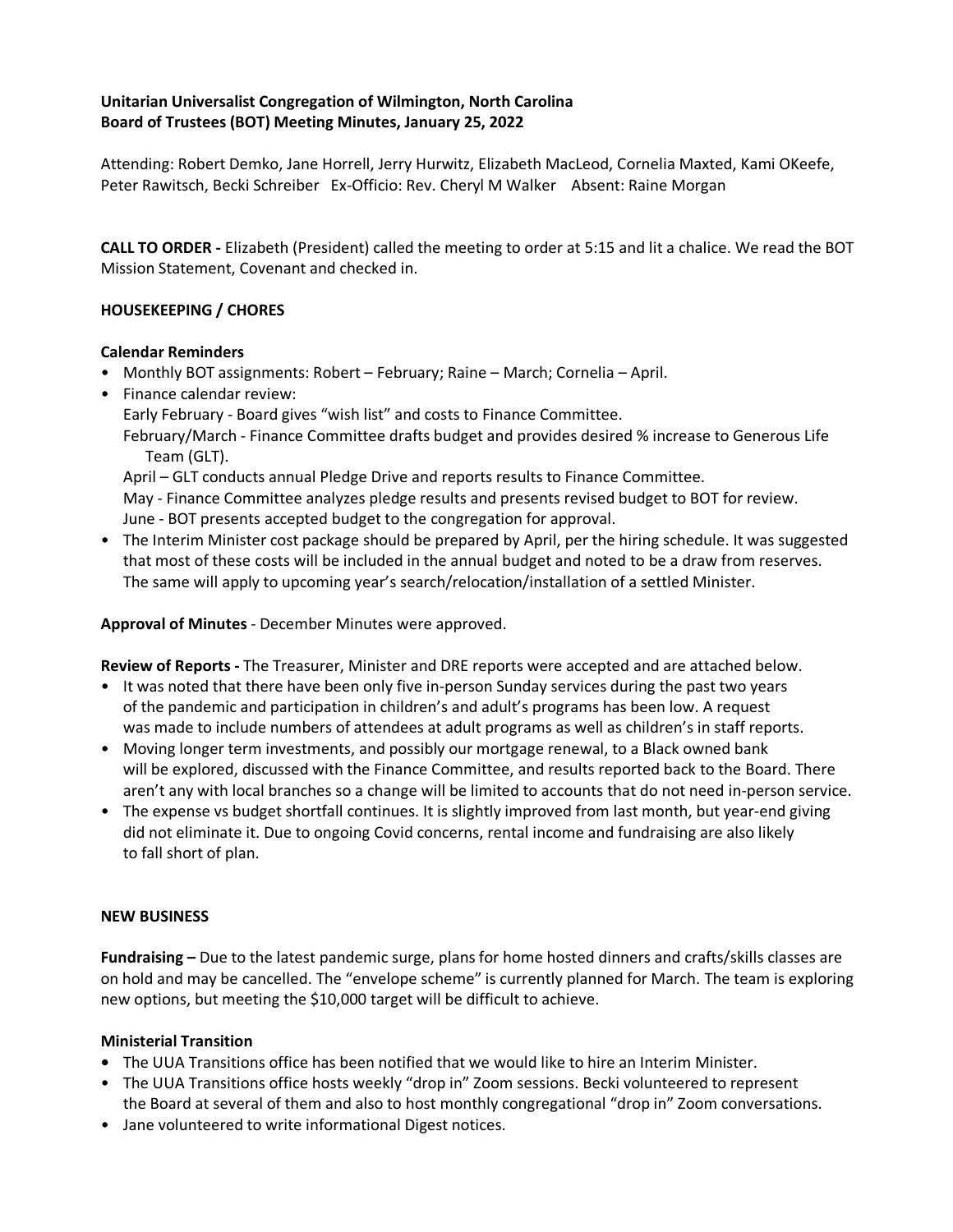- A BOT / UUA Transitions office meeting will be requested, preferably to be held during our regularly scheduled February meeting.
- Elizabeth, Kami and Cornelia volunteered to prepare the congregational record and associated materials. Reverend Cheryl volunteered to review it for a candidate's perspective.
- BOT members were asked to read Phase 1 of the Settlement Handbook, review the Interim hiring calendar and "to do" checklist (available on UUA site) prior to February meeting.
- Proposed that a youth be included on the Transition Team to provide broader perspective.

# **Congregational Conversation Recap**

Two Zoom conversations were hosted by the BOT in January. In addition to questions and suggestions related to upcoming changes in ministry, a number of themes were raised. Amongst them were enhancing our website, supporting the  $8<sup>th</sup>$  principle within our congregation and beyond, exploring green initiatives, spirituality practice, Share the Plate collections, and reigniting youth and young adult interest. There was discussion about how all of the topics from the conversations can work towards longer term visioning and shorter term budget "wish list".

# **Committee Liaison Reports**

The Nominating Committee has been provided with support materials and information to help them prepare their search for three new BOT members. Operational Wellness would like to see expanded website abilities.

### **Policy Manual Review**

Section 2.3 approved as is.

Section 2.6 was approved with clarification that members may act independently of the full Board. The change is shown in italic type: The Board will do nothing illegal, except *Board members may act*

to take a moral stand in line with UU principles.

Section 2.7 approved as is. It was noted that Board members are indemnified under NC law. Sections 3.4 and 3.5 were tabled for next meeting.

The meeting adjourned at 7:15.

### **Next BOT Meetings:**

Tuesday, Feb 15 - Exec Com at 5:00 Tuesday, Feb 22 - BOT at 5:15

NOTE: Due to surging Covid cases, Sunday services returned to Zoom in January.

### **ACTION ITEMS**

- Attend UUA Transitions office "drop in" Zoom session with questions re: Interim process. (Becki and BOT)

- Host monthly "drop in" Zoom conversations for our congregation. (Becki)

- Write updates for congregation re: process and progress of Interim search. (Jane)
- Request meeting for BOT with UUA Transitions Office. (Elizabeth)
- Prepare congregational record. (Elizabeth, Kami, Cornelia)
- Read Phase 1 of the Settlement Handbook, review the Interim hiring calendar and "to do" checklist. (BOT)
- Explore cost for hiring a part-time webmaster (Elizabeth and BOT).
- Explore moving long-term accounts and mortgage renewal to a Black owned bank. Meet with the Finance Committee and report back to the BOT. (Peter, Finance and BOT)
- Implement fundraising plan (Kami, Fundraising team and BOT)
- Review Policy Guide sections 3.4 Executive Limitations, 3.5 Manuals and Handbooks (Elizabeth and BOT)
- Approve Section 3.5 name change from Building Operations to Facilities Usage. (Cornelia & BOT)
- Develop plans for bringing the 8<sup>th</sup> principle to our congregation (Social Justice Ministry and BOT)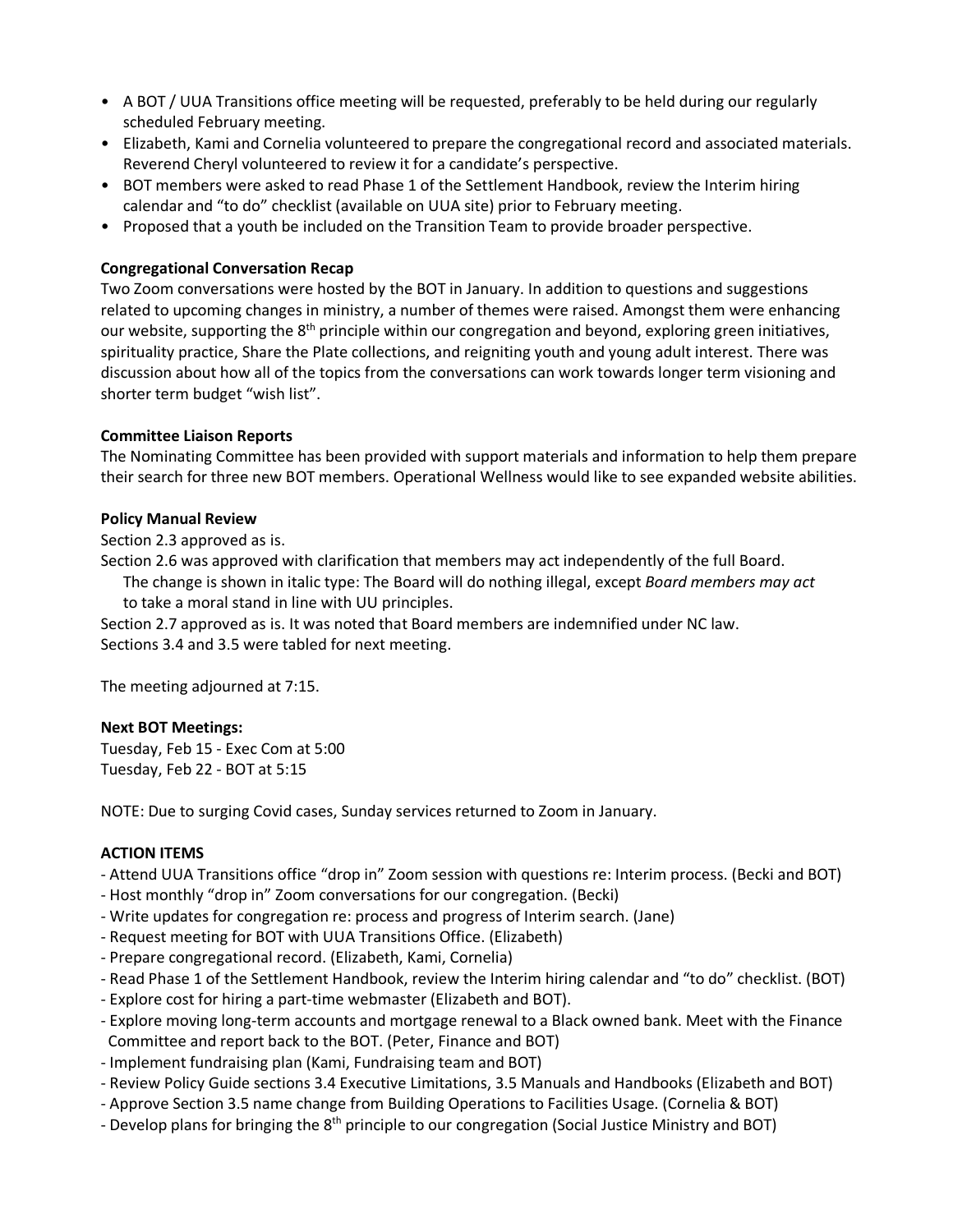# **DEFERRED TOPICS**

- Determine schedule for a spring congregational conversation and a BOT-led worship service. (BOT and Rev. Cheryl)
- Determine Policy Guide sections 2.1 Mission and 2.2 Vision (Elizabeth, Jane and BOT)
- Review Bylaws/determine its position in our Policy Manual Monitoring schedule (Elizabeth and BOT)
- Develop policy for communication processes between the BOT / Congregation / Minister (BOT and Minister)
- Consider who and how to implement a review and salary management program for staff. (Minister, Finance Team and BOT)
- Consider appointing a youth to the Interim's Transition Team. (BOT)
- Per Annual Congregational Meeting, request that Finance Team consider the congregational suggestion to pay towards health care insurance coverage for part-time staff (Cornelia, Finance Comm, and BOT)
- Consider including in future annual budgets the registration fee for 1+ BOT members to attend General Assembly (Becki and BOT)
- Add column to ICON spreadsheet showing annual budget allocation for each line item, if possible.
- Put forth ARTICLE VIII Bylaw update for approval at Annual Meeting. (Cornelia and BOT)
- Consider reviewing quarterly financial reports rather than monthly.

Submitted by Cornelia Maxted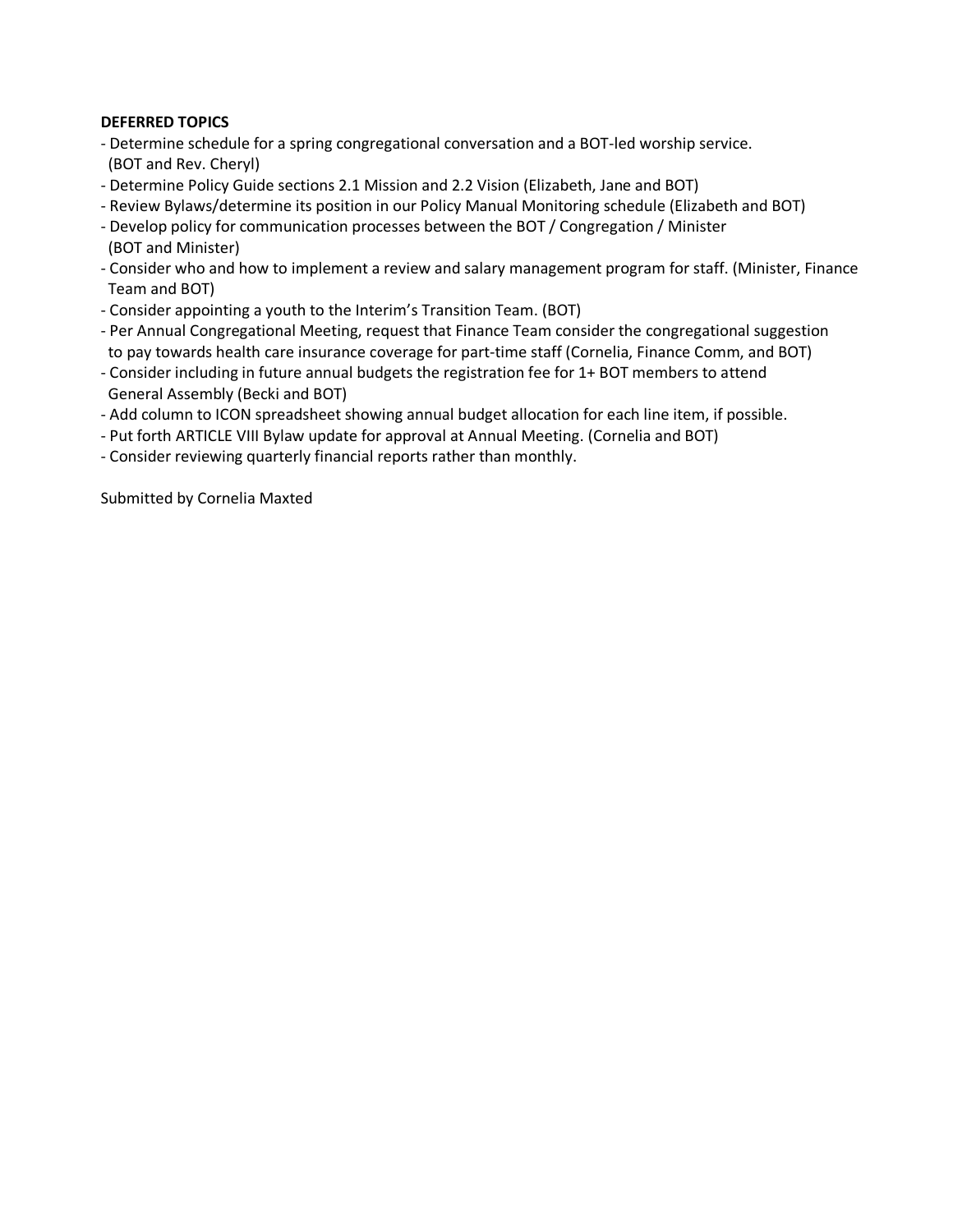# *Minister's Report Board Meeting 1/25/2022*

# **Administration**

- Christmas eve services went well and were in person. We had a good turnout for the service. It was less than usual but more than we had expected.
- We also had a nice turnout for the Christmas day brunch (25) people. The weather was nice, and we were able to gather outside.
- We have since gone back to Zoom only services for the month of January and probably February. I consulted with the Re-opening team, and we agreed that given the omicron surge it was safer to be on Zoom only. As of this moment, the Cape Fear region is not quite at its peak and we are exceeding state averages for positivity rate, 38%. It is recommended that when the positivity rate is 10% or less that in person large gatherings can resume.
- We are still allowing small groups to meet at the church.
- Most of our renters have continued to meet during the surge. And we are happy to announce that the Wilmington Pride Youth Group as begun meeting in person again twice a month.

# **Finance**

• Met with John Grigsby to talk about planning for the budget cycle. We are going to meet with the entire Finance Committee in early February.

# **Congregational Life**

- The Membership Engagement team (MET) is working on several projects to connect people. They are creatively looking at things like a garden club for the church grounds, possible garden tours of member homes, and nature walks. It is exciting to see their dedication to engaging our congregation even in the time of COVID.
- The Generous Life team collected information on the generous people of this congregation who give of their time and the treasures. They will be sending thank you cards as a way of just saying thank you for people's commitment to the congregation.

# **Unitarian Universalism / Community Engagement**

- Planned and participated in the annual Interfaith Martin Luther King Jr. service, presented by Wilmington Faith Leaders United.
- Preached at Temple of Israel
- Started working with the Warming Shelter, a pop up shelter for the unhoused.
- Continued working with the Article 2 Study Commission.

Respectfully submitted by

Rev. Cheryl M. Walker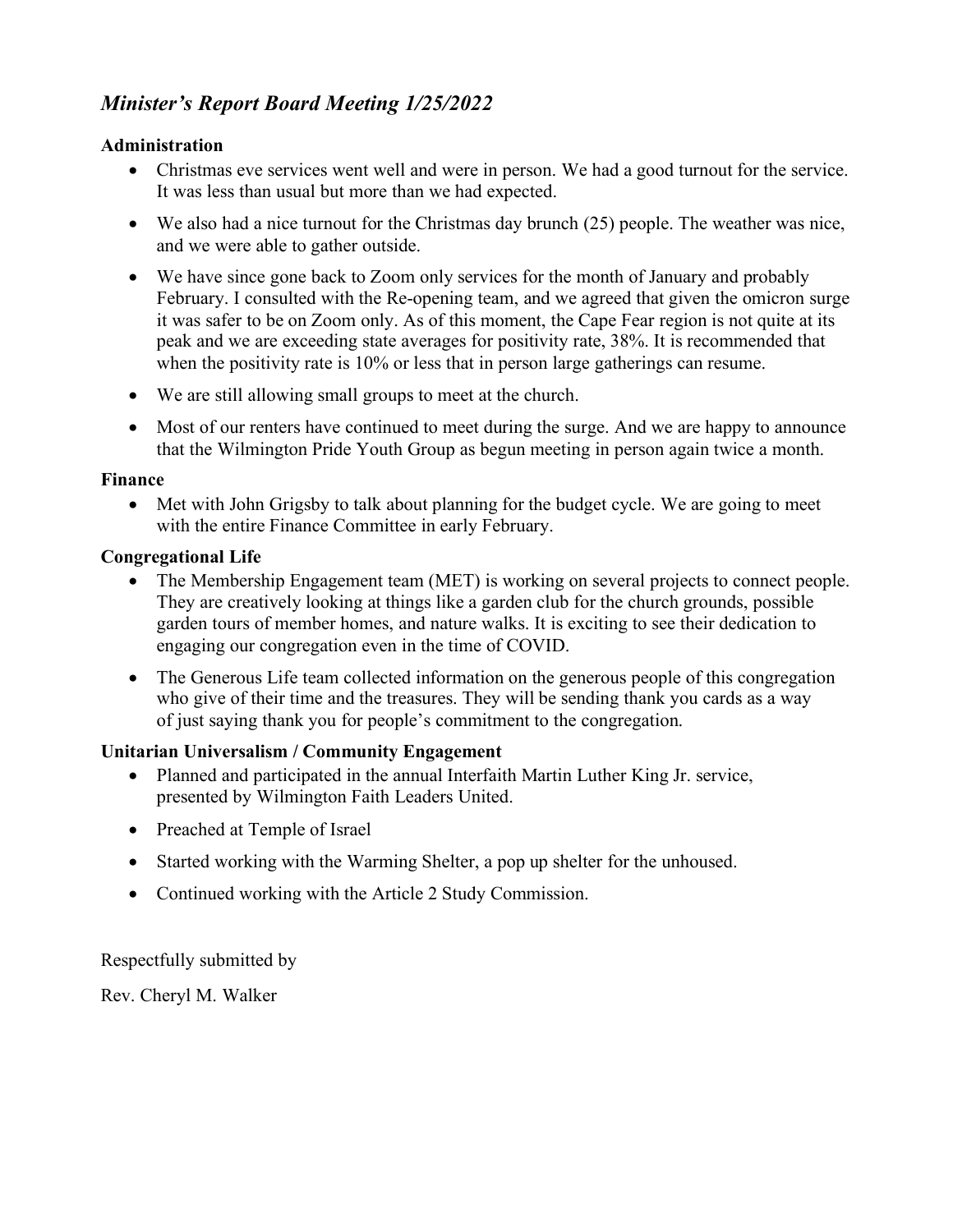# **Attendance December**

| Date       | Zoom | 1 <sup>st</sup> | 2 <sup>nd</sup> | <b>Total</b> |
|------------|------|-----------------|-----------------|--------------|
| 12/05/2021 | 35   | 41              | 53              | 129          |
| 12/12/2021 | 34   | 34              | 48              | 116          |
| 12/19/2021 | 40   | 28              | 62              | 130          |
| 12/26/2021 | 51   |                 |                 | 51           |
| Xmas Eve   |      |                 |                 | 62           |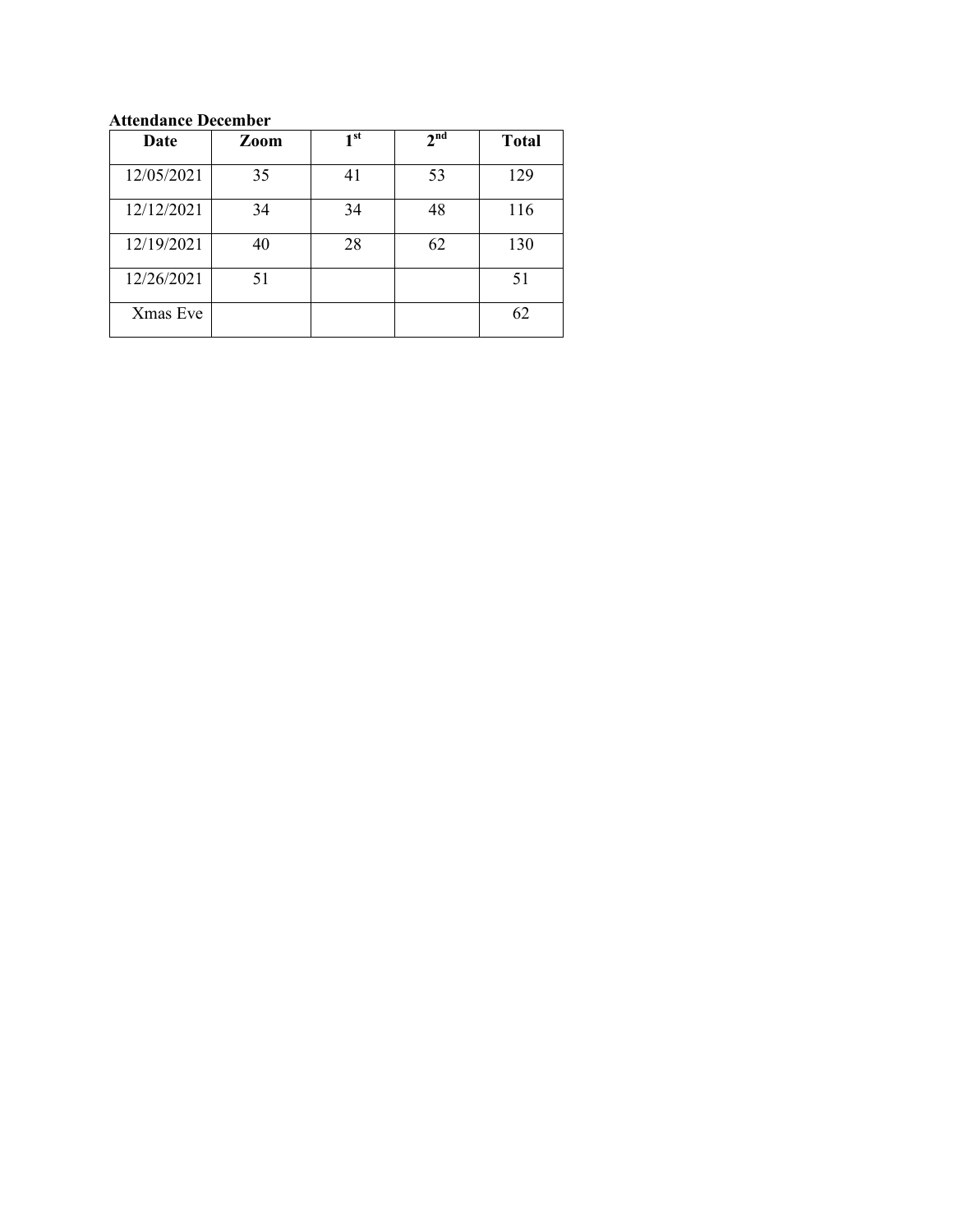# **Lifespan Religious Education – January 2022 Monthly Report to Board Leslie O'Connor**

# **Summary:**

# *Our Whole LIves*

- I was unable to find any volunteers to take the Our Whole Lives (OWL) training and commit to leading a cohort of students through the program. I even called two individuals who I thought might make great facilitators, but each of them had good reasons preventing them from volunteering their service. In any event, the online training filled up completely, and there is now a waiting list. I will continue to seek volunteers to facilitate OWL and get their name(s) on the waiting list asap completely.
	- o Having to stop in-person Sunday services after parents had *just* started to bring their children back to church was frustrating! I know that if we can get a few people to commit to train and act as facilitators for an OWL program, it is certain to result in a full class roster of pre-teen and early teenaged youth. I will continue to seek volunteers as I research UU resources about creative ways of interacting with visiting families. We do receive families with young children as visitors, and I want the RE program to be a big draw for the parents when deciding on whether to return a second time. I will also reach out to the Membership & Engagement Team to ensure they have what they need for first-approach visitors.
- I am working with Suzanne Diggle-Fox, PhD, a long time UU and geriatric specialist on the UNCW faculty, to develop a workshop to offer during the late spring or early summer months. Our ultimate goal is for to Suzy to attend OWL for Seniors training and facilitate the program here in Wilmington. I am coordinating with representatives from Quest so that I do NOT duplicate any topics and to ensure that any program offerings developed may compliment, and not conflict with, Quest offerings.
- I continue to coordinate with Quest representatives on the concept of Death Cafes, and whether having one at UUCW would benefit members/friends. A member attended a zoom café that was hosted out of Charlotte and feedback from that experience may guide implementation decisions. I am coordinating with Jason Clamme, Lower Cape Fear Lifecare Center's Engagement Manager, to incorporate his knowledge of the practical side of death into anything we might plan.

### *Upcoming:*

• Beginning to plan the RE Service for June. We have two graduating High School Seniors, and I will be leading them through selected Coming of Age curricula. I will be mining information for youth and adult summer camps for my annual report on UU summer camp options. Clean-up the online sign-up sheet for volunteer teachers, ensuring it's ready and operational when we need it. Assist he Board and sub-committees with anything related to the 8<sup>th</sup> Principle and the ministerial transition.